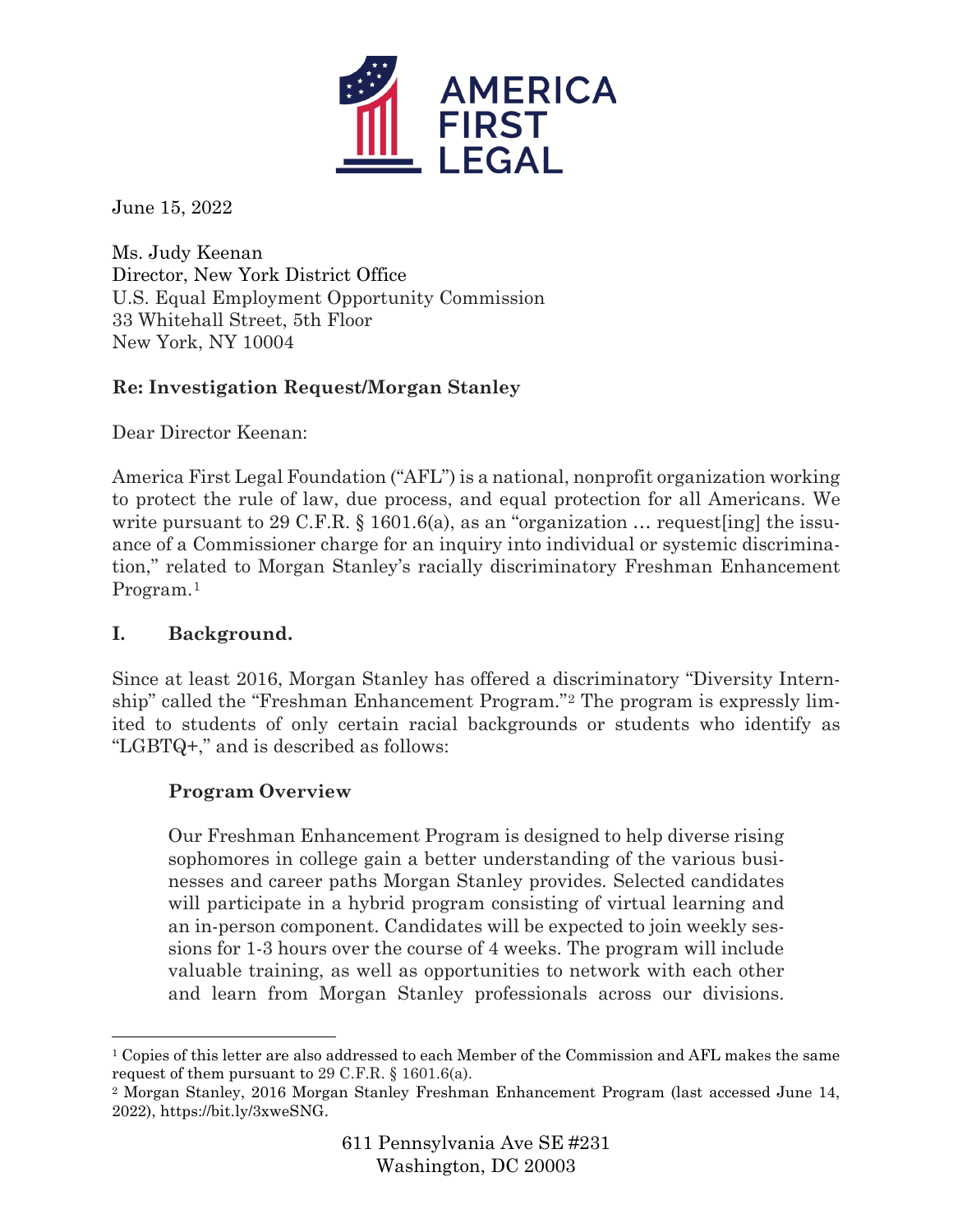Participants will have the opportunity to interview for the 2023 Sophomore Summer Analyst Programs for the specific track they are in.

\*\*\*

#### **Skills and Qualifications**

• You are a Black, Hispanic, Native American, and/or LGBTQ+ freshman undergraduate student (class of 2025).[3](#page-1-0)

It appears that the chosen students are paid for their participation in this program.[4](#page-1-1)

### **II. The Violations are Longstanding and Continuing.**

As the Project on Fair Representation stated in a letter earlier this year, the Freshman Enhancement Program is "blatantly illegal and immoral."[5](#page-1-2) Facially, the Freshman Enhancement Program violates 42 U.S.C. § 2000e-2(d), which renders unlawful an employment practice of an employer to discriminate based on race, color, sex, or national origin "in admission to, or employment in, any program established to provide apprenticeship or other training." And to the extent that this program also implicates decisions to hire employees at Morgan Stanley, the express purpose and effect of Morgan Stanley's Freshman Enhancement Program is to limit, segregate, or classify applicants for employment in a manner that deprives or tends to deprive certain individuals of employment opportunities because of race, color, sex, or national origin in violation of  $42 \text{ U.S.C. }$  \$ 2000e-2(a)(2).<sup>[6](#page-1-3)</sup>

Furthermore, Morgan Stanley's violations are longstanding, and there is strong reason to believe they are continuing and will reoccur. For example, the University of Michigan's "University Career Center" advertised Morgan Stanley "internship opportunities [solely] for Black, Hispanic, Native American, and LGBT students," with an application date of January 22, 2017.[7](#page-1-4) Harvard University advertised the Freshman Enhancement Program, listing admission requirements including "You are a Black, Hispanic, Native American, and/or LGBTQ+ freshman undergraduate student (class

<span id="page-1-0"></span><sup>3</sup> Morgan Stanley, 2022 Freshman Enhancement Program (New York) (last accessed June 14, 2022), https://bit.ly/3x6LImD.

<span id="page-1-1"></span><sup>4</sup> Harvard University, Office of Career Services, "Application Deadline: Morgan Stanley 2020 Freshman Enhancement Program" (last accessed June 14, 2022), https://bit.ly/3mxQFQS ("Selected candidates will participate in a 1-week paid program at our offices in New York City.").

<span id="page-1-2"></span><sup>5</sup> Letter from C. Boyden Gray to Eric Grossman, Chief Legal Officer, Morgan Stanley, and Ramona E. Romero, General Counsel, Princeton University (Feb 15, 2022), https://bit.ly/3xg0pnC. 6 *See also Bostock v. Clayton Cnty., Georgia*, 140 S. Ct. 1731 (2020) (holding that discrimination based

<span id="page-1-3"></span>on sexual orientation or behavior constitutes unlawful sex discrimination).

<span id="page-1-4"></span><sup>7</sup> Univ. of Michigan, University Career Center, "Morgan Stanley's Freshman Enhancement Program" (last accessed June 14, 2022), https://bit.ly/3MbVhGw.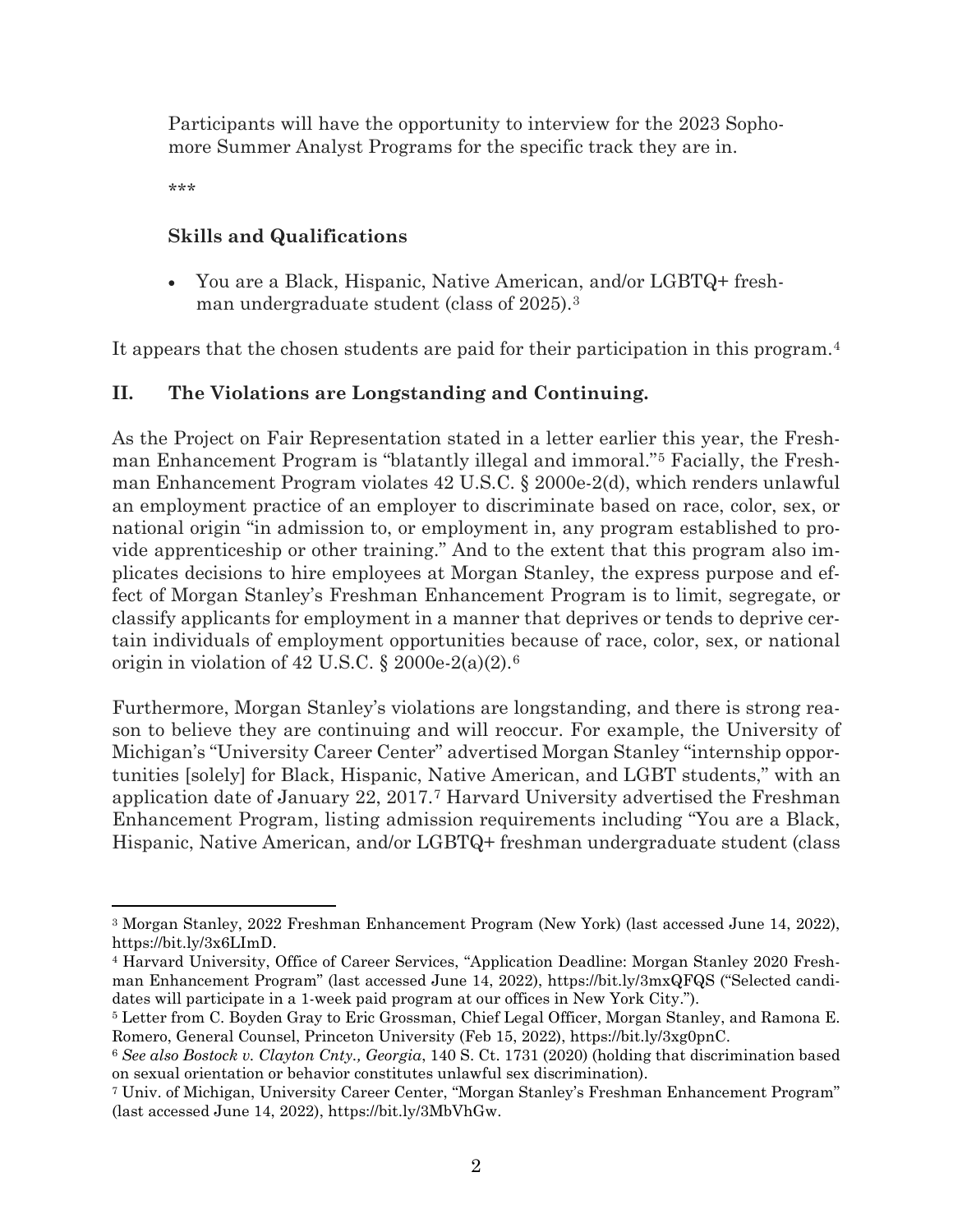of 2024)" with an application date of March 12, 2021[.8](#page-2-0) More recently, the University of Michigan posted that it was hosting an "informational session" on the Morgan Stanley Freshman Enhancement Program in January 2022.[9](#page-2-1) And, in or about February 1, 2022, Princeton freshmen reportedly received an email through the university inviting Freshman Enhancement Program applicants.[10](#page-2-2)

### **III. The Commission Should Investigate Morgan Stanley.**

The Freshman Enhancement Program, and others of its ilk, are patently illegal.[11](#page-2-3) They are also deeply harmful. Discrimination based on immutable characteristics such as race, color, national origin, or sex "generates a feeling of inferiority as to their status in the community that may affect their hearts and minds in a way unlikely to ever be undone."[12](#page-2-4) More broadly, the discrimination highlighted in this case necessarily foments contention and resentment. Indeed, it is "odious and destructive."[13](#page-2-5) To make this concrete, imagine two sisters, both adopted by the same parents. One is African American, and one is Asian. Despite being raised by the same family, and attending the same schools, Morgan Stanley permits only one to apply for the special consideration and treatment afforded by the Freshman Enhancement Program, while the other is denied equal opportunity due to something completely beyond her control—the race she was born into without choice.

The evidence strongly suggests that Morgan Stanley's Freshman Enhancement Program violates Title VII. It truly "is a sordid business, this divvying us up" by race or sex.[14](#page-2-6) Accordingly, there is compelling reason for the Commission to open an investigation in this case.

Sincerely,

/s/ Gene P. Hamilton Vice-President and General Counsel America First Legal Foundation

<span id="page-2-0"></span><sup>8</sup> Application Deadline: Morgan Stanley Freshman Enhancement Program, Harvard University Career Services (last accessed June 14, 2022), https://bit.ly/3ztm9iC.

<span id="page-2-1"></span><sup>9</sup> Freshman Enhancement Program Information Session, University of Michigan (last Accessed June 14, 2022), https://bit.ly/3xzbGRm.

<span id="page-2-2"></span><sup>10</sup> Paul Mirengoff, *A Princeton-Morgan Stanley Joint Venture in Discrimination*, POWERLINE (Feb. 13,

<span id="page-2-3"></span><sup>2022),</sup> https://bit.ly/3MAyCnm. 11 *Bob Jones Univ. v. United States*, 461 U.S. 574, 593 (1983) ("racial discrimination in education violates a most fundamental national public policy, as well as rights of individuals").

<span id="page-2-4"></span><sup>12</sup> *Brown v. Bd. of Education*, 347 U.S. 483, 494 (1954).

<span id="page-2-5"></span><sup>13</sup> *Texas v. Johnson*, 491 U.S. 397, 418 (1989).

<span id="page-2-6"></span><sup>14</sup> *League of United Latin Am. Citizens v. Perry*, 548 U.S. 399, 511 (2006) (Roberts, C.J., concurring in part).